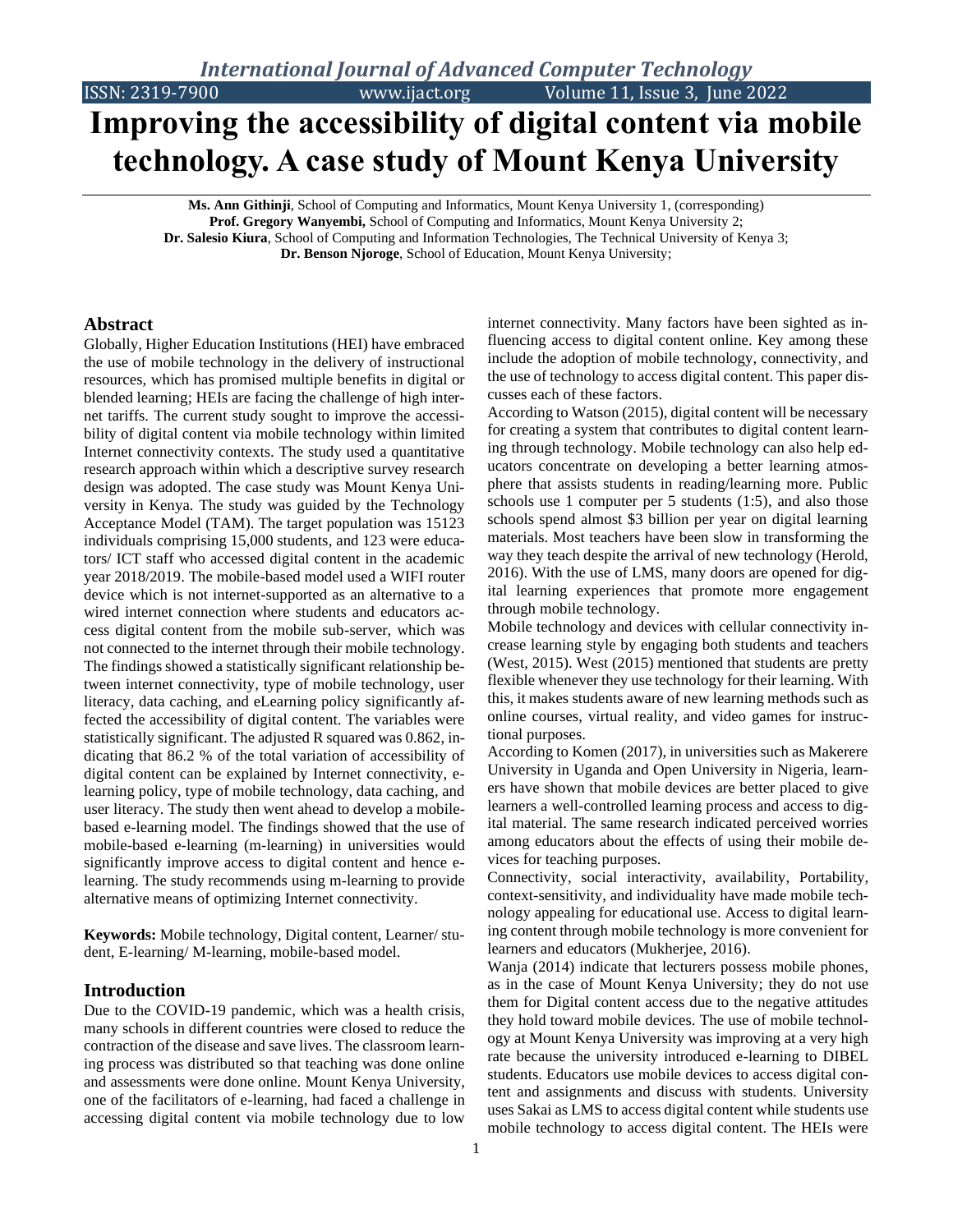### ISSN: 2319-7900 www.ijact.org Volume 11, Issue 2, June 2022

forced to turn away from classroom learning globally due to the COVID-19 pandemic. It forced the HEIs to deliver digital content/learning online but also it was a big challenge to most of the HEIs to deliver digital content to the students online due to a lack of knowledge of internet connectivity quality at that moment (Cullinan, Flannery, Harold, Lyons and Palcic, 2021). The lack of fast internet connectivity was one of the significant challenges that e-learning mode faced. The study empirically studied the accessibility issues and challenges as the basis of the improvement performed. The following objectives guided this study; to establish the factors that influence mobile technology in accessing digital content at Mount Kenya University. To identify the challenge and extent to which it affects the learners who access digital content at Mount Kenya University via mobile technology. To develop a mobile-based model to mitigate the challenges facing students and educators in accessing digital content via mobile technology.

#### **Literature Review**

The Technology Acceptance Model (TAM) consisted of two main constructs: Perceived Usefulness and perceived Ease of Use, as shown in Figure 1. These constructs are theorized to be basic determinants of system usage, and they are formulated through their hypothesized influence on system use (Davis, 1989).



Figure 1: Technology acceptance model (Davis, 1989)

First, construct, perceived usefulness intends to show how users intend to use or not to use new technology on the point they believe the technology can assist them in achieving expected goals. In comparison, the second construct, Perceived Ease to Use, intends to analyze the usability of the technology to improve its performance and its benefits of technology. I.e., despite users believing that new technology can assist in achieving expected goals, the new technology can again be too tough to use, and the expected goals are overshadowed by the effort of technology (Davis, 1989). Davis (1989) also indicated that the use of the TAM model, both perceived usefulness and perceived ease of use, had to affect the behavioural intention of the users in using the information system. TAM was initialized from the Theory of Reasoned Action (TRA) (Fishbein, Ajzen, 1975). Ngo and Gwangyong (2014) also extended TAM by adding service quality, perceived social interaction, system commitment, and mobility value into the behavioural intention to use for educational purposes via mobile technology. According to Ngo and Gwangyong (2014), mobile learning was supported mainly through different values that affect perceived usefulness and ease of use. Mobility value, quality of services, perceived social interaction value, and student readiness affected perceived usefulness, while students' readiness and system commitment

affected perceived ease of use. According to Ngo and Gwangyong (2014), training learners and educators during post and pre-implementation on how to use mobile technology in m-learning properly and effectively was important because it influenced learners' and educators' beliefs about a system and usage behaviour (system commitment).



Figure 2: Technology Acceptance Model (Ngo and Gwangyong, 2014)

TAM was extended in this study by adding several constraints that involved perceived usefulness and ease of use. Under the TAM construct (Perceive usefulness), the type of mobile technology was predicted and explained to be the most important in accessing digital content in m-learning. Perceive usefulness indicates that users believe that new technology will improve their performance or efficiency. According to (Afzaal, Noah, Abd, Rudy, and Armanadurni, 2015), mobile device usage has been proven to be a useful interactive tool in e-learning because it increases the communication between learners and educators or learners and learners. In this case, the usability and mobility of mobile technology and proper accessibility of digital content depend on the type of mobile technology used by learners and educators. Other variables that can be approved using perceived usefulness include; internet connectivity, VLMs, and user literacy. Under the TAM construct (perceived ease of use), users' literacy level, integration, and e-learning policy also play and explain their role in the accessibility of digital content. The level of education, knowledge on the usability of the type of mobile technology, and the rate of digital content accessed by learners explain the perceived ease of use. The perceived ease of use indicates how much the user is comfortable with using mobile technology. Perceived usefulness and perceived ease of use lead to behavioural intention, which indicates the intention of learners and educators in accessing digital content using the chosen type of mobile technology, as shown in Figure 3.

#### **Conceptual Framework**

In this study, Davis's (1989) model TAM demonstrated how internet connectivity, type of mobile devices, user literacy, data caching, and e-learning policy improve accessibility to digital content. This section explains the determinants/constructs used in this study.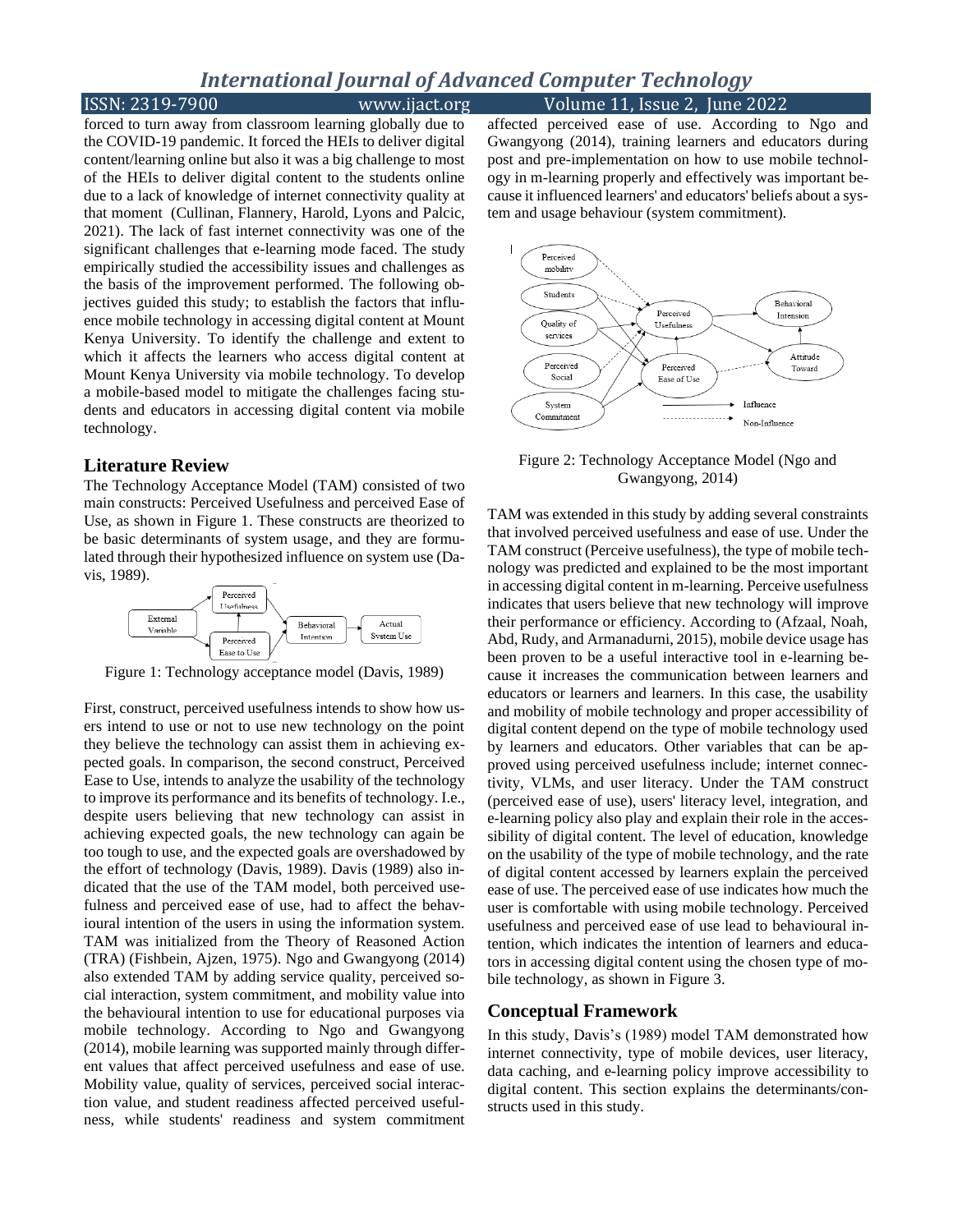ISSN: 2319-7900 www.ijact.org Volume 11, Issue 2, June 2022 Independent variables Factors that influence mobile Dependent variables technology Internet connectivity Type of the mobile technology Accessibility of digital content User literacy Data caching E-learning policy Intervening variables User interface **Bulkiness of digital** content

Figure 3: Conceptual Framework of the Study

- *1. Internet connectivity* was defined as how students and educators were linked to the internet through a dial-up connection (mobile lines), broadband connections, wireless devices, or satellites. Lu, June did the research; Yu, Chung-Sheng; Liu, Chang; and Yao, James (2003) indicated that acceptance of internet connectivity (technology) was positively related to perceived usefulness because students who have the flow of internet connectivity had a good chance of accessing digital, improve education quality and also had helped students' satisfaction. In this study, internet connectivity is hypothesized to directly affect the accessibility of digital content through perceived usefulness in the TAM.
- *2. Type of mobile technology:* In this study, the type of mobile technology was added in the TAM as an external construct that depends on perceived usefulness. Mobile technology can be referred to as any device that includes; laptops, tablets, smartphones, and iPods. In the 21st century, the mobile revolution has been changing education, mostly on accessing digital content. According to Belén (2015), tablets and smartphones are changing the way of accessing digital content when most students use tablets and smartphones rather than desktops to access digital content. The efficiency of digital content accessibility, e-learning system usage, and real-time feedback depends on the type of mobile technology used. In this study type of mobile technology is hypothesized to directly affect the accessibility of digital content through perceived usefulness in the TAM.
- *3. User literacy:* User literacy measured users' ability to use mobile technology, use the internet to access content, and access digital content. Students and educators can communicate through literacy and access digital content comfortably without any blocks using mobile

technology. Educators need to be literate to provide education to their students via mobile technology (Callum, 2014). Callum (2014) concluded that educators and students need to have a high literacy level to interact with confidants via mobile technology in the classroom and through m-learning. The user literacy hypothesis directly affected perceived usefulness and ease of use.

- *4. Data caching:* The data caching concept stores data at proxies or the device browser temporarily. Efficient digital content access in the M-learning system was a problem in the 21st century because students use mobile phones that use limited storage space, which prevents students from accessing a large cache of data (Elmorshidy, 2012). A suggestion was made to store the cache data at proxies nearby for mobile devices such as phones to access digital content from those proxies instead of the main server to reduce latency time for ease of use (Elmorshidy, 2012). It showed that the data caching hypothesis directly affected perceived ease of use.
- 5. *E-learning policy:* In this study, the e-learning policy was added to the TAM as an external construct that depends on perceived ease of use. E-learning policy and its awareness were needed to promote the accessibility of digital content to the students and educators and give out quality education via mobile technology. The M-learning policy should promote gender equality and accessibility for learners with disabilities, which would meet the higher education goals of providing quality education to all students through the use of the ICT strategy of using mobile technology as the vehicle for accessing digital content (Mohamed, Ibtisam, and Nabeela, 2016). People fear using their mobile devices to access digital content, but if the university creates e-learning policy awareness, there will be no fear among educators and some students about their information being disclosed through a network (Mohamed, Ibtisam, and Nabeela, 2016). It indicates that the e-learning policy hypothesis directly affected perceived ease of use.

#### **Research Methodology**

This research study used a quantitative research approach to collect data on the improvement of the use of mobile technology in accessing digital content. The study adopted a descriptive survey research design to collect. The locale of the study was Mount Kenya University, which is located in Thika town along General Kago Road in Kiambu County. The study's target population was 15123 individuals comprising 15,000 students, and 123 were educators/ ICT staff who accessed digital content in the academic year 2018-2019. The sample size was determined using Sloven's formula (1960). The sample size was 390, comprising 333 students and 57 facilitators/ICT staff, as shown in Table 1. A questionnaire was the main instrument of data collection. The internal consistency of the research instrument reliability was measured using Cronbach's alpha coefficient. A value of 0.89 was obtained,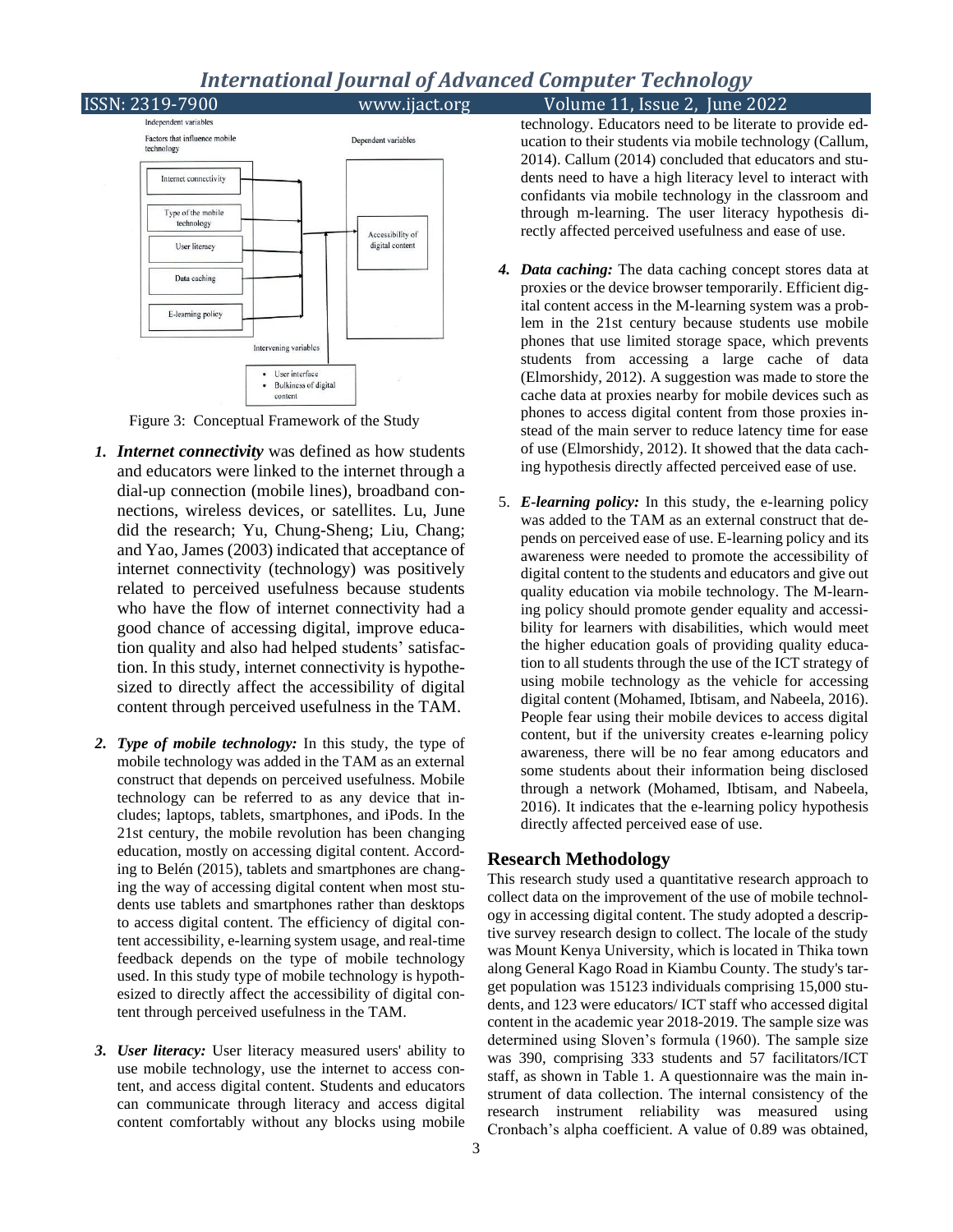#### ISSN: 2319-7900 www.ijact.org Volume 11, Issue 2, June 2022

showing a high internal consistency. Data were analyzed using descriptive statistics such as mean, percentages, and Pearson product correlation coefficient and inferentially using a regression model.

| Table 1: Target population                                    |                             |                       |  |  |
|---------------------------------------------------------------|-----------------------------|-----------------------|--|--|
| <b>Schools</b>                                                | <b>Target</b><br>population | <b>Sample</b><br>size |  |  |
| Institute of Security<br>Studies, Justice and Ethics          | 300                         | 20                    |  |  |
| <b>School of Business</b><br>and Economics                    | 2300                        | 60                    |  |  |
| School of Education                                           | 10000                       | 120                   |  |  |
| School of Engineering,<br>Energy and the Built<br>Environment | 200                         | 8                     |  |  |
| School of Health Sciences                                     | 600                         | 30                    |  |  |
| School of Nursing                                             | 300                         | 20                    |  |  |
| School of Pure and<br><b>Applied Science</b>                  | 300                         | 20                    |  |  |
| School of Social Sciences                                     | 500                         | 25                    |  |  |
| School of Computing and<br><b>Informatics</b>                 | 250                         | 15                    |  |  |
| School of Public Health                                       | 250                         | 15                    |  |  |
| Total                                                         | 15000                       | 333                   |  |  |
| Lecturer/ICT staff                                            | 123                         | 57                    |  |  |
| Total                                                         | 15123                       | 390                   |  |  |

| Table 2: Testing of normality                      |                    |       |                |                |       |                |
|----------------------------------------------------|--------------------|-------|----------------|----------------|-------|----------------|
|                                                    | Kolmogorov-Smirnov |       |                | Shapiro-Wilk   |       |                |
|                                                    | Statis-<br>tic     | df    | Sig.           | Sta-<br>tistic | df    | Sig.           |
| <b>AODC</b>                                        | 0.184              | 0.371 | 0              | 0.902          | 0.371 | $\mathbf{0}$   |
| EP                                                 | 0.167              | 0.371 | 0              | 0.936          | 0.371 | $\mathbf{0}$   |
| UL                                                 | 0.147              | 0.371 | 0              | 0.946          | 0.371 | $\overline{0}$ |
| <b>TOM</b>                                         | 0.188              | 0.371 | $\overline{0}$ | 0.93           | 0.371 | $\mathbf{0}$   |
| IC                                                 | 0.146              | 0.371 | $\overline{0}$ | 0.961          | 0.371 | $\mathbf{0}$   |
| DC                                                 | 0.19               | 0.371 | $\overline{0}$ | 0.9            | 0.371 | $\overline{0}$ |
| a. Lilliefors Significance Correction<br>$\lambda$ |                    |       |                |                |       |                |

AODC=Accessibility of Digital Content

#### **Findings**

Before analysis, the data were tested for normality using the Shapiro-Wilk test. The findings are presented in Table 1. Table 2 shows that the data were normally distributed, Shapiro-Wilk = 0.902,  $\rho$  < 0.001 at  $\alpha$  = 0.05. The data were also subjected to multicollinearity. The findings are presented in Table 3. Table 3 shows the low VIF runs for all the variables for multicollinearity levels. In this case, no collinearity among predictor variables also shows that the tolerance of all variables in the regression was not equal to 0, indicating that the regression equation was viable. A regression analysis was carried out and yielded the model in Figure 3.

| Table 3: Multicollinearity Test                 |       |           |              |        |       |           |            |
|-------------------------------------------------|-------|-----------|--------------|--------|-------|-----------|------------|
|                                                 | UC    |           | SC.          |        |       | <b>CS</b> |            |
| Model                                           | B     | <b>SE</b> | <b>B</b> eta | t      | Sig.  | Tle       | <b>VIF</b> |
| Ctd                                             | 0.254 | 0.094     |              | 2.699  | 0.007 |           |            |
| IC                                              | 0.090 | 0.15      | 0.114        | 5.814  | 0.0   | 0.965     | 1.036      |
| <b>TOMT</b>                                     | 0.24  | 0.008     | 0.57         | 2.948  | 0.003 | 0.984     | 1.016      |
| UЦ.                                             | 0.266 | 0.25      | 0.299        | 10.707 | 0.0   | 0.476     | 2.100      |
| DC                                              | 0.605 | 0.25      | 0.664        | 24.068 | 0.0   | 0.490     | 2.042      |
| EP                                              | 0.033 | 0.009     | 0.075        | 3.523  | 0.0   | 0.829     | 1.206      |
| UC=Unstandardized Coefficient.                  |       |           |              |        |       |           |            |
| SC= Standardized Coefficient, Tle= Tolerance    |       |           |              |        |       |           |            |
| IC= Internet Connectivity, UL=User 1literacy    |       |           |              |        |       |           |            |
| CS=Collinearity Statistics, SE= Standard Errors |       |           |              |        |       |           |            |
| DC= Data Caching, EP=eLearning Policy,          |       |           |              |        |       |           |            |
| TOMT=Type of mobile technology, Ctd= Constant   |       |           |              |        |       |           |            |

#### Table 4: Model Summary

| Model                                                                                                                          | R    | RS    | ARS   | Std.  |
|--------------------------------------------------------------------------------------------------------------------------------|------|-------|-------|-------|
|                                                                                                                                | 0.93 | 0.864 | 0.862 | 0.157 |
| RS= R Square, ARS= Adjusted R Square                                                                                           |      |       |       |       |
| Std= Standard error in the Estimate                                                                                            |      |       |       |       |
| Predictors:- (Constant), Internet Connectivity,<br>eLearning Policy, Type of Mobile Technology,<br>Data Caching, User Literacy |      |       |       |       |
| Dependent Variable: Accessibility of Digital Content                                                                           |      |       |       |       |

Table 5 shows that the model was statistically significant, F (5, 370) = 464.377,  $\rho$  < .001 at  $\alpha$  = 0.05. Table 4 shows that an adjusted  $R^2 = 0.862$  indicates that 86.2% of the total variation of accessibility of digital content can be explained by internet connectivity, e-learning policy, mobile technology, data caching, and user literacy. From Table 6, the following model was derived.

| Table 5: ANOVA                    |            |     |       |        |              |
|-----------------------------------|------------|-----|-------|--------|--------------|
| Model                             | <b>SOS</b> | df  | MS    | F      | Sig.         |
| Regres-<br>sion                   | 57.23      | 5   | 11.45 | 464.38 | $\mathbf{0}$ |
| Residual                          | 8.997      | 365 | 0.025 |        | $\mathbf{I}$ |
| Total                             | 66.23      | 370 |       |        |              |
| SOS=Sum of Square, MS=Mean Square |            |     |       |        |              |

| Table 6: Coefficient |
|----------------------|
|----------------------|

| Model       | UC    |           | SC    |        |                  |
|-------------|-------|-----------|-------|--------|------------------|
|             | B     | <b>SE</b> | Beta  | t      | Sig.             |
| Ctd         | 0.254 | 0.094     |       | 2.699  | 0.007            |
| IC          | 0.09  | 0.015     | 0.114 | 5.814  | 0                |
| <b>TOMT</b> | 0.024 | 0.008     | 0.057 | 2.948  | 0.003            |
| UL          | 0.266 | 0.025     | 0.299 | 10.707 | 0                |
| DC          | 0.605 | 0.025     | 0.664 | 24.068 | $\boldsymbol{0}$ |
| EP          | 0.033 | 0.009     | 0.075 | 3.523  | 0                |

 $Y = 0.254 + 0.09 X_1 + 0.024X_2 + 0.266 X_3 + 0.605 X_4 +$  $0.033 X_5 + 0.157$  (1)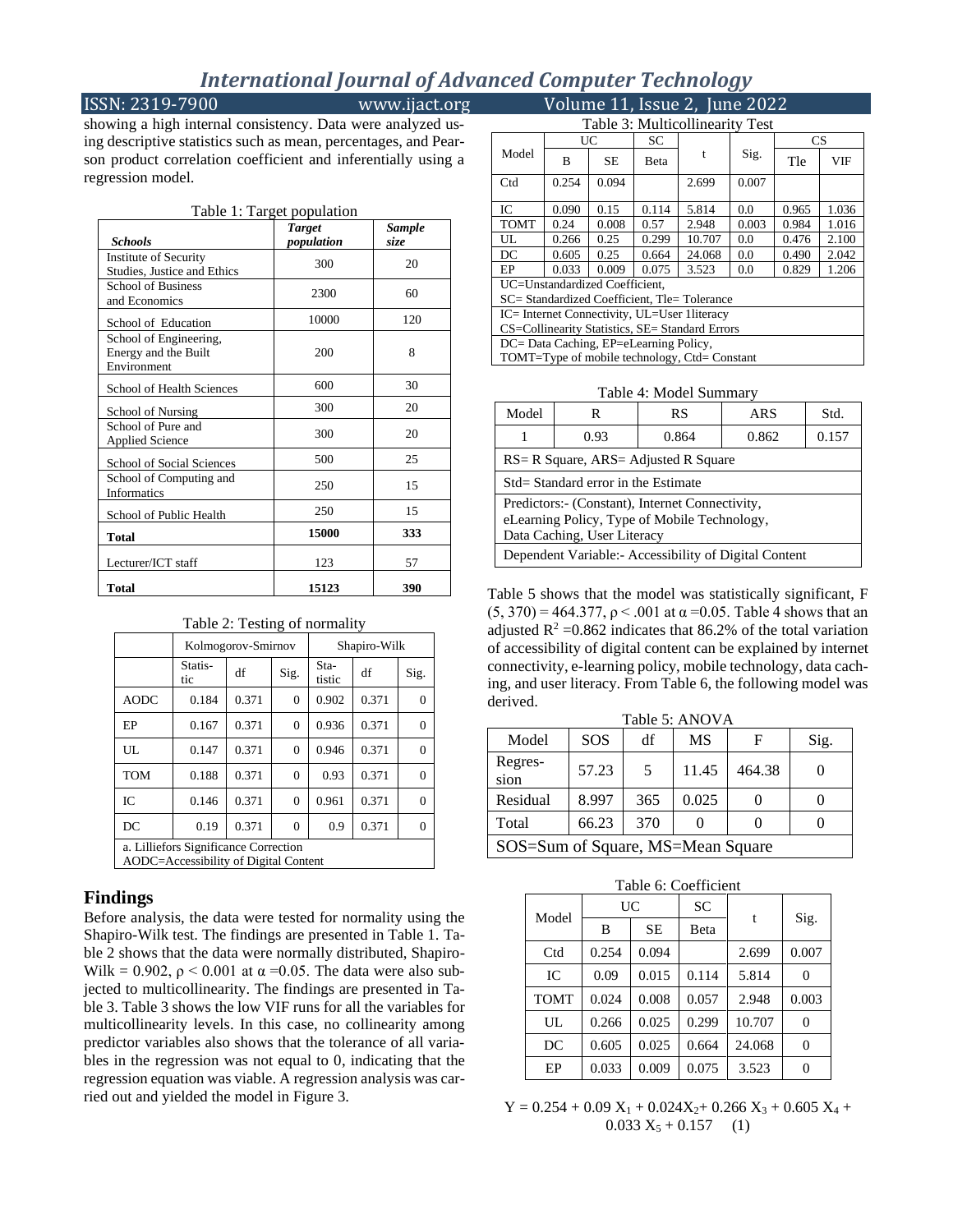## ISSN: 2319-7900 www.ijact.org Volume 11, Issue 2, June 2022

Where  $Y = Access$  to digital Literacy,  $X_1 =$  internet connectivity,  $X_2$  = type of mobile technology,  $X_3$  = user literacy,  $X_4$  = data caching and  $X_5$  = eLearning policy.

Table 6 shows the significance level p-value of the predictors shows that internet connectivity ( $\rho$  < 0.001, e-learning policy (p = 0.003), type of mobile technology ( $\rho$  < 0.001), data caching ( $\rho$  < 0.001) and user literacy ( $\rho$  < 0.001) were statistically significant to the model.

The study shows that majority were males (65%) while females were 35%. To resolve the challenge of internet connectivity, the researcher introduced data caching which was confirmed by finding that it was another challenge. The data caching factor was used to cache digital content in the user interface. The respondents agreed that there was a need to introduce data caching in mobile technology to improve accessibility to digital content (mean  $= 4.33$ ), and also it would reduce the time taken through a network connection to the main servers.



Figure 4: Mobile-based model

#### **Development and Validation of a Model for Accessing Digital Content Via Mobile Technology**

One of the findings from this study was that internet connectivity was a major challenge that affected both educators and learners during their daily learning process via mobile technology in the university. To ease the process of both students and educators to access digital content directly from the university's main server and also reduce the challenge of internet connection, using the model developed, digital content was cached in sub-servers and mobile technology where sub-servers were located in different towns such as Nakuru, Lodwar, Kisumu, Nairobi, Mombasa, Garissa, and Eldoret. By caching the content from sub-servers, learners and educators could access digital content freely without being connected to the main server. It also helped students and educators access digital content even when these sub-servers were not connected to the internet because what students needed was the subserver network to access digital content through WIFI.

This sub-server connects to the main server for uploading/ updating details submitted by either students or lecturers. Any digital content requested by the educator or learner was cached in their mobile technology for a given duration. The digital content was also held in the sub-server using mobile technology. It helped them reduce the challenge of internet connectivity, which came in because they connected to the main server every time they needed to access the content. The assignments, tests and quizzes, and any other content were tackled offline and later submitted to the server once the mobile technology or sub-server gets connected to the internet. The model was validated using expert questionnaires given to the digital learning user, ICT expert, and educator. The model was also validated by implementing the model in the university, which worked successfully.

#### **Recommendations**

The study recommends developing a mobile-based caching system e-learning model the Mount Kenya University's management for users to access digital content.

#### **Acknowledgements**

The authors are thankful to IJACT Journal for the support in developing this document.

#### **References**

- [1] Afzaal H. Seyal, Noah, Abd Rahman, Rudy Ramlie, and Armanadurni Abdul Rahman. (2015). A Preliminary Study of Students' Attitude on m-Learning: An Application of Technology Acceptance Model. International Journal of Information and Education Technology, Volume 5(8), pp. 610.
- [2] Belén Cruz Zapata. (2015). Empirical Studies on Usability of mHealth Apps: A Systematic Literature Review: Journal of Medical Systems, Volume 39(2), pp. 182.
- [3] Callum, K. M. (2014). Factors Impacting Teachers' Adoption of Mobile Learning. Journal of Information Technology Education; Research, Volume 13(1), pp. 143.
- [4] Davis, F. D. (1989). Perceived Usefulness, Perceived Ease of Use, and User Acceptance of Information Technology. IT Usefulness and Ease of Use, Volume 13(3), pp. 320.
- [5] Elmorshidy, A. (2012). Mobile Learning A New Success Model. The Journal of Global Business Management, Volume 8(2), pp. 18-27.
- [6] Herold, B. (2016). Technology in Education. Retrieved 22nd January 2018 from https://www.edweek.org/ew/issues/technology-ineducation/index.html
- [7] Komen, J. L. (2017). M-Learning: Appropriating social media for pedagogy in Africa (PhD, Daystar University Kenya). Retrieved 12th January 2018 from